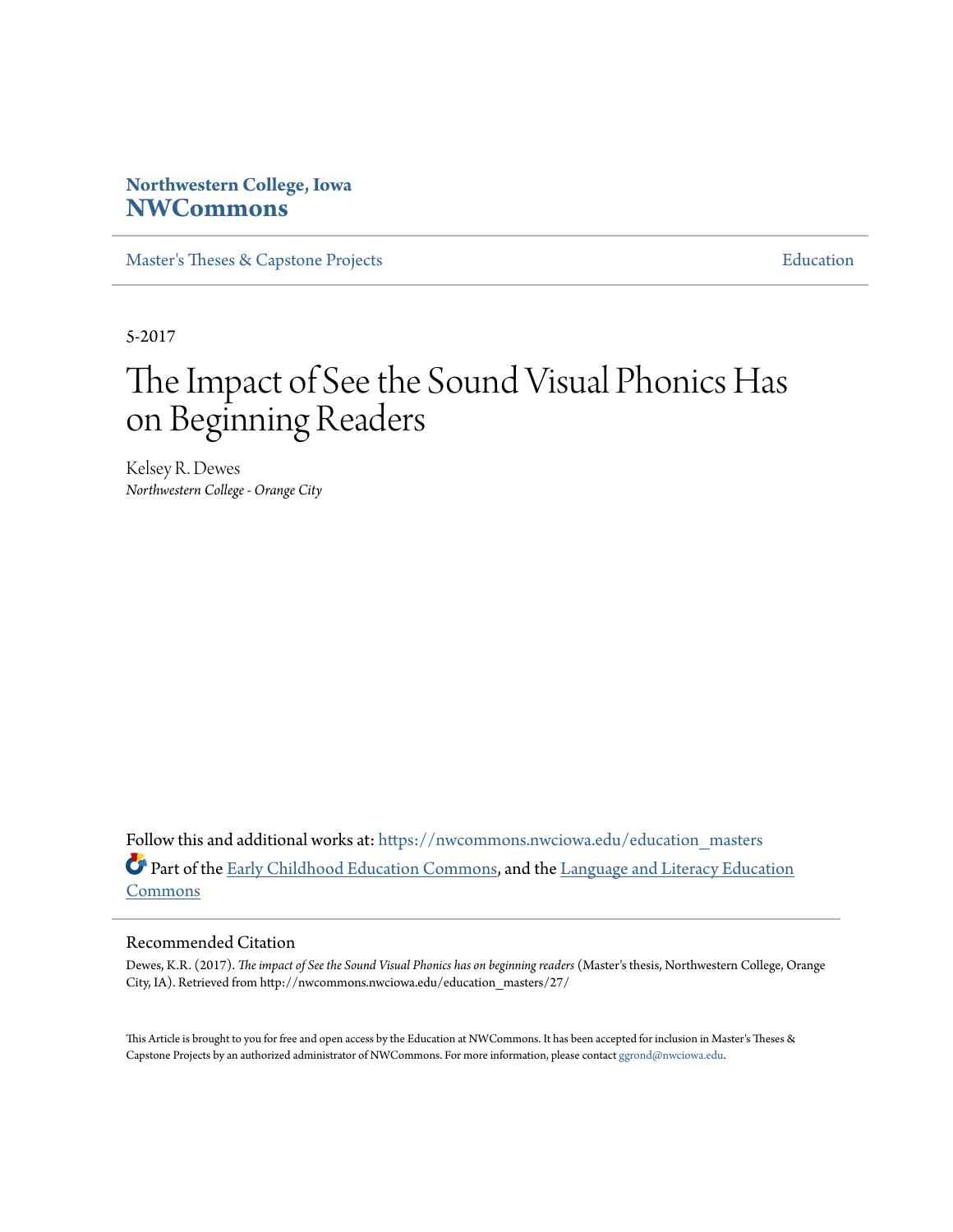# Kelsey R. Dewes

# The Impact of See the Sound Visual Phonics Has on Beginning Readers

Northwestern College

May 2017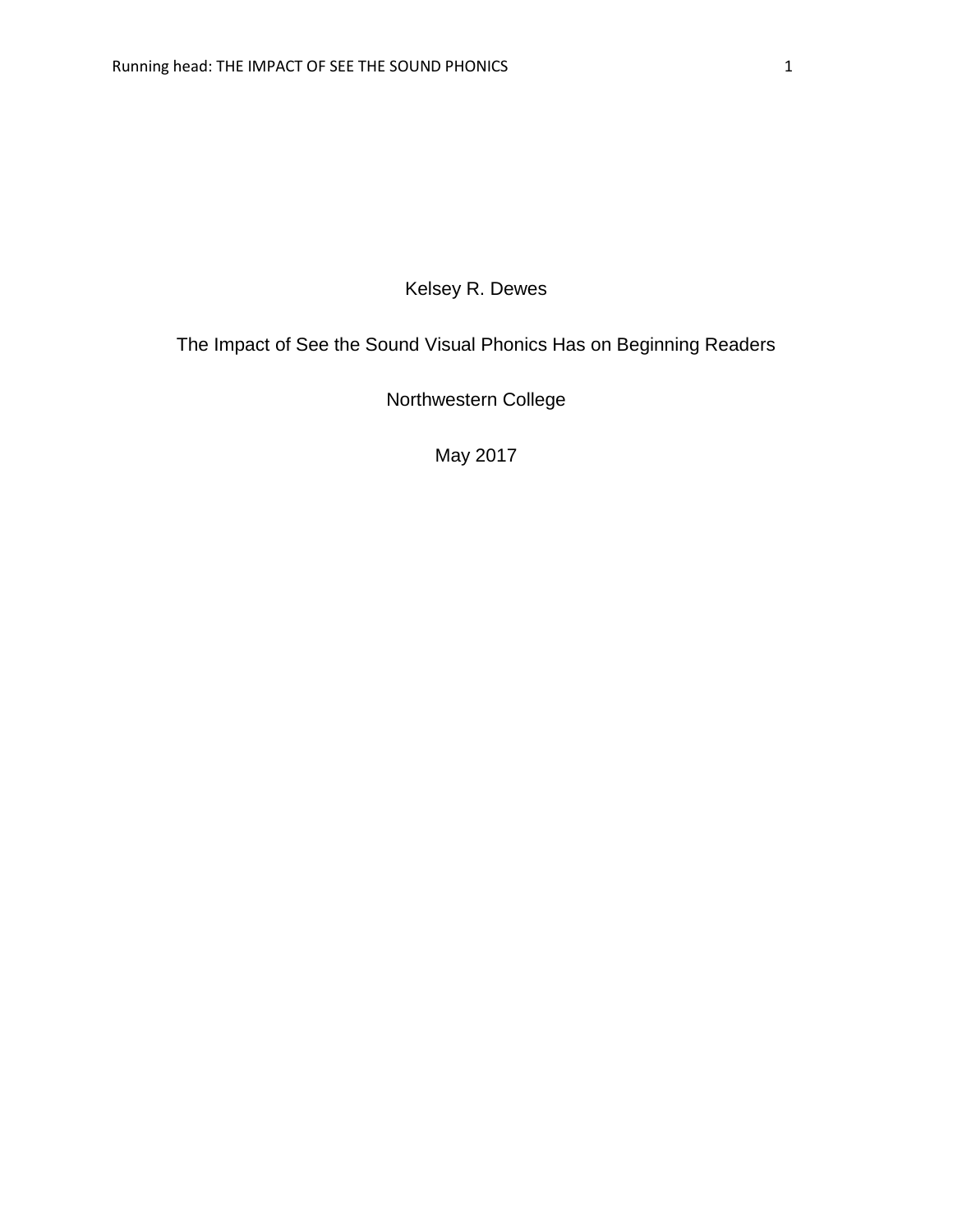#### Abstract

This paper takes a deeper look at the impact that See the Sound: Visual Phonics has for beginning reading instruction and early intervention instruction for young students. See the Sound: Visual Phonics is a strategy that incorporates hand cues and written symbols into every sound and letter in the English Language. This paper will compare the growth rates that students, who received the intervention and students who did not receive the intervention, made identifying letter names, letter sounds, and onset sounds. Throughout this paper research completed by Goldin-Meadow (2004) supporting the significance hand gestures have in development and student learning, as well as research by Dave Krupke (2008), a lead researcher and trainer in See the Sound: Visual Phonics discussing why this type of visual phonics has a greater impact than others will be considered. Other research completed by Cihon, Gardner, and Morrison (2008) will examine how this specific intervention increases literacy skills for young students who are at-risk readers.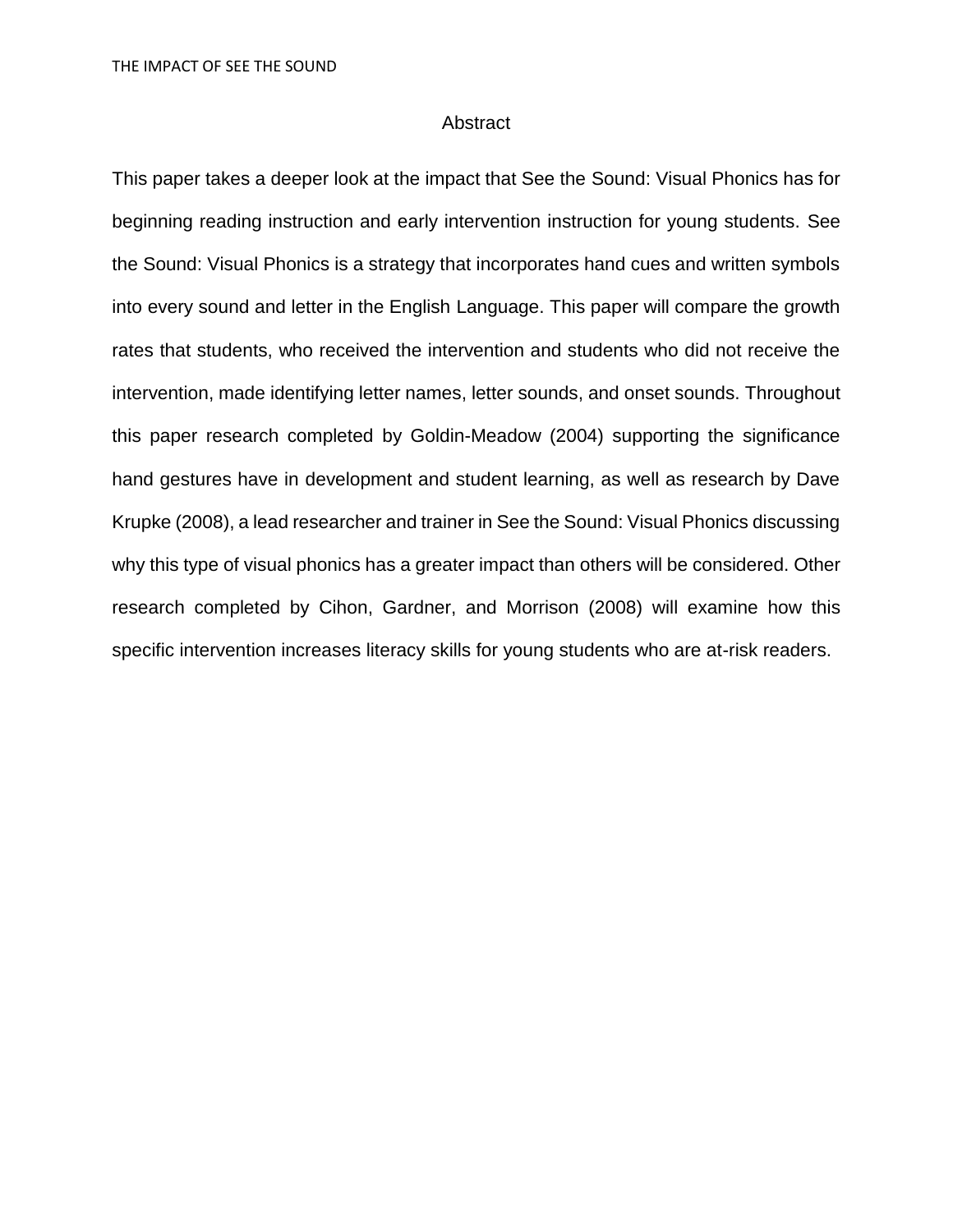The Impact of See the Sound Visual Phonics Has on Beginning Readers

For students in preschool and kindergarten, learning beginning foundational reading skills is critical to their future academic success (Francis, 1996). The skills that these students learn while their brains are so malleable will set the trajectory for many years to come. Once students have become discrepant from their peers after second grade, students must receive a much more intensified and longer intervention in order to close the gap between them and typical performing peers (Foorman & Moats, 2004). Statically, if a student is behind grade level peers in the area of reading at the end of first grade, they continue to still remain behind their peers in fourth grade. In result, this puts them at risk to continue to be discrepant from their peers throughout the rest of their education career (Francis, 1996).

Foorman and Moats (2004) outlined three of the most essential instruction pieces for reading success for students in the beginning stages of reading. These three elements included first explicit instruction in the alphabetic principle while ensuring that students have adequate opportunity to read for meaning with a variety to text. Second, interventions with students with similar reading abilities by a highly certified teacher. Third, high quality, intensive, early intervention with students. This action research project will go into depth about the benefits of See the Sound: Visual Phonics and how it can be a specific strategy for teachers to support struggling readers receiving early reading instruction or interventions.

#### **Literature Review**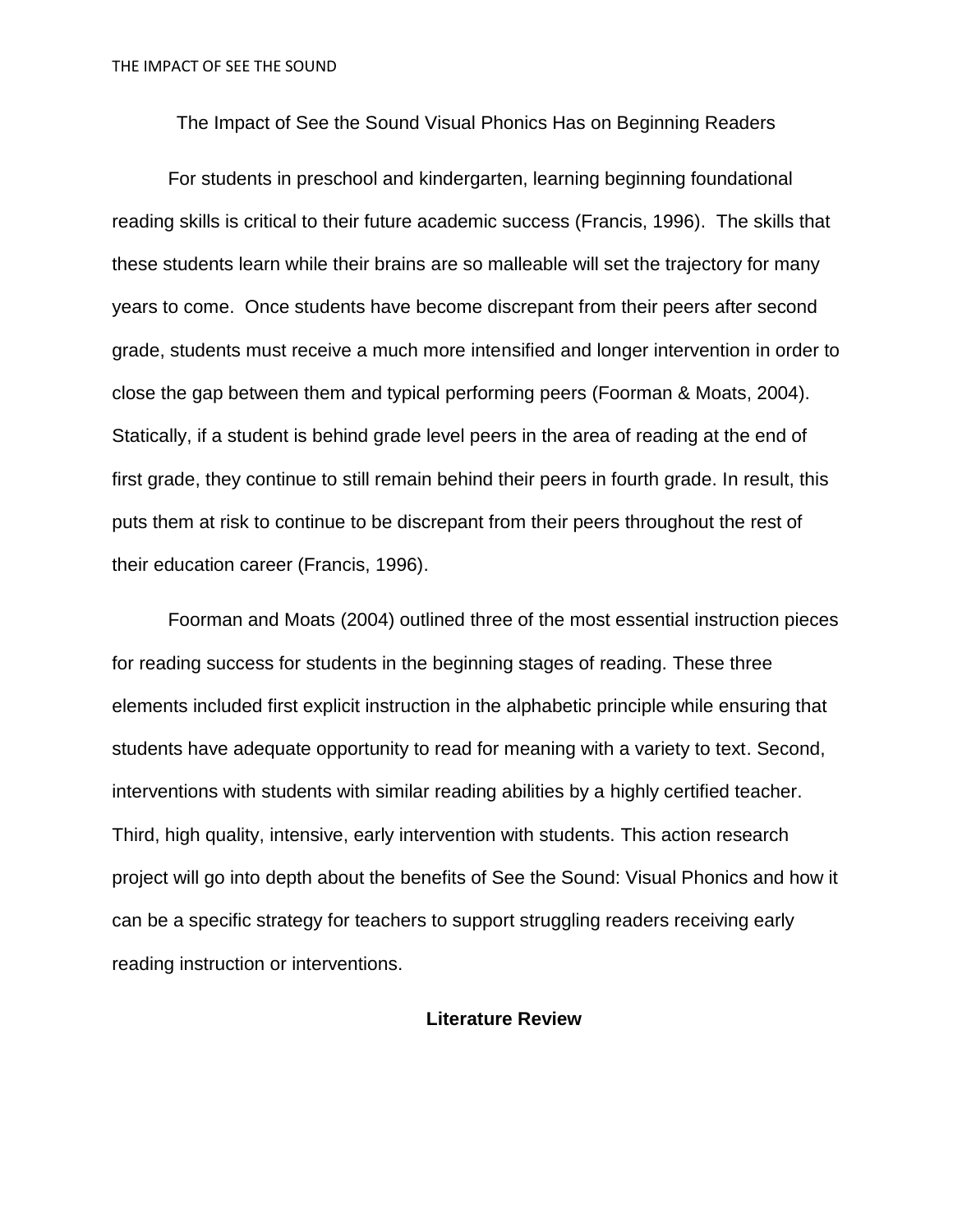See the Sound: Visual Phonics is a strategy that pairs abstract letters and sounds with 46 hand cues and symbols that creates more meaning for young students when learning sound-letter correspondence. See the Sound: Visual Phonics was created by a mother in the 1970s in efforts to help her deaf/hearing impaired son and his classmates learn to read (Woosley, 2006). While it originated to support deaf/hard of hearing students, See the Sound: Visual Phonics is an extremely malleable strategy that can be used to with students who have communication disorders, with students who are struggling to make a connection with abstract letters, or to build beginning literacy skills with young students (Woosley, 2006). One of the main components of See the Sound: Visual Phonics are that this strategy is able to make sounds in our English language "concrete and representable via its multi-sensory nature" (Montgomery, 2008, p. 177). The system is made up of 46 kinesthetic hand movements, called cues, and 46 written symbols to represent all of the letter sounds as well as vowels, constants, diphthongs, and diagraphs that are in our English language (Montgomery, 2008).

When students are learning how to read they often come in contact with words that do not follow the typical sounds that letters make and therefore they cannot be sounded out. In our language there are many times that letters make multiple different sounds and are often more difficult for students to decode. See the Sound: Visual Phonics gives students a strategy to use when encountering these types of words. Every hand cue and written symbol is tied to the way the sound is produced by our mouths (Visual, n.d.). When you say the "d" sound, our mouths send a short burst of air out. The hand cue for the "d" sound is by using one finger to dot the air, similar to the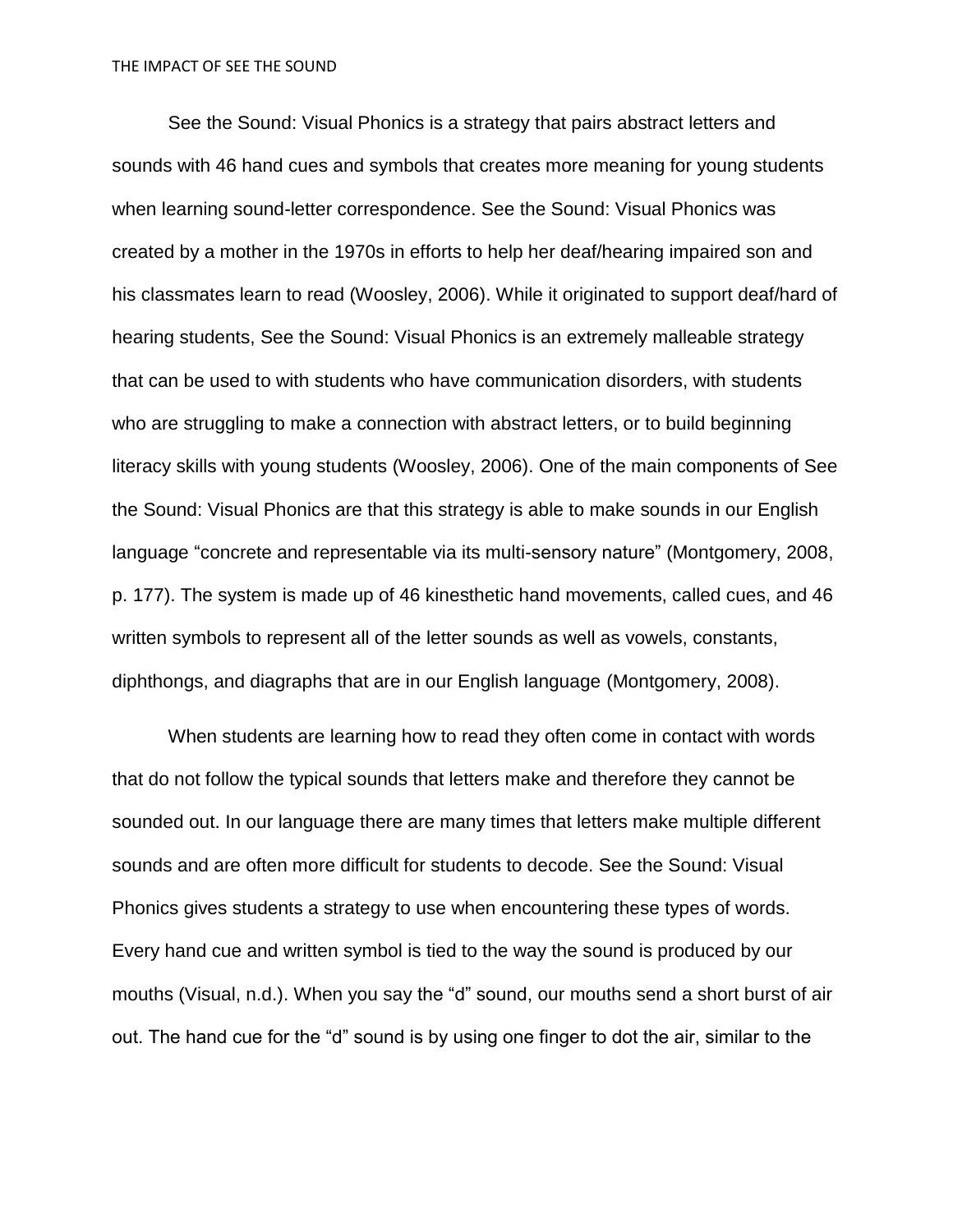way we push the air out of our mouth. The written symbol for the "d" sound looks like figure one (Visual, n.d.).

Figure 1: Written Symbol for "d"



In correspondence with the hand gestures, the unique component of See the Sound: Visual Phonics is that they include these written symbols. These symbols never change. Another example would be the symbol for the "j" sound. This symbol will always stay the same, even when we can see this sound written multiple different ways in words like giant, ledge, jump, cage, and schedule. All of these words have the /j/ sound with different letter combinations. The great benefit that See the Sound: Visual Phonics has is that each of the 46 sounds have a symbol tied in with See the Sound: Visual Phonics that never changes. Therefore, underneath the word cage, the "j" symbol would go underneath the /g/ so students knew that /g/ said the "j" sound (Montgomery, 2008).

When including the kinesthetic hand cue, the verbal sound, and the visual symbol, students are able to make a much more meaningful and deeper connection to the abstract form of letters in print (Goldin-Meadow, 2009). By using this multisensory method students are able to pick up on letter names and sounds much quicker than other methods (Rader, n.d.).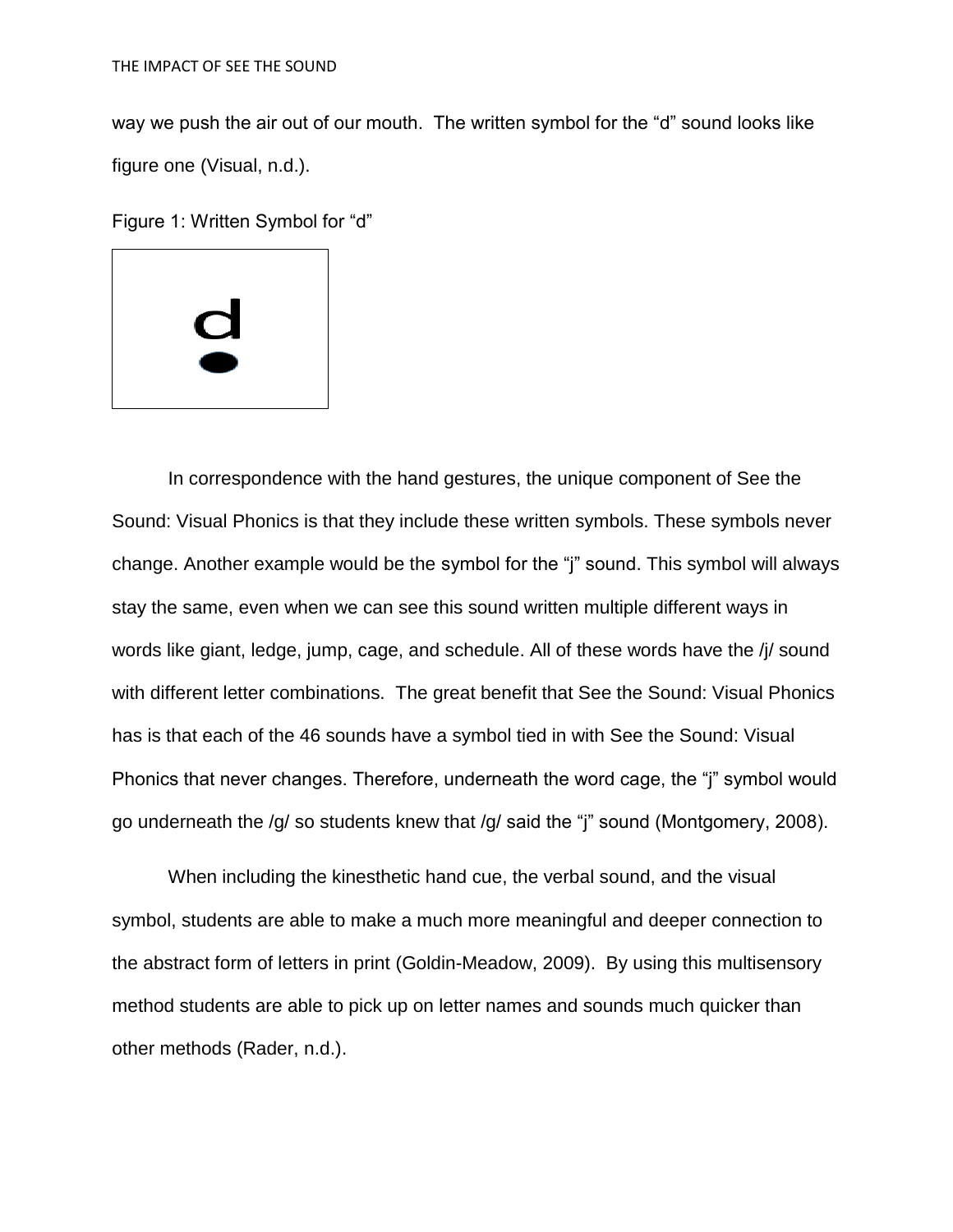Even though See the Sound: Visual Phonics was originally created for students who are deaf/hard of hearing, research has shown that this strategy can also benefit hearing students of all abilities (Montgomery, 2008). Students at risk for struggling in reading, who have received See the Sound: Visual Phonics as a strategy, are able to make bigger gain in letter sound fluency and not become more discrepant from their peers after receiving the intervention (Cihon, 2009).Research also supports kinesthetic movement and gestures can have an impact on a child's ability to communicate what they truly know, more than what they are able to communicate through speech (Rader, n.d.). When a child pairs a gesture or movement with their speech that skill will be more likely to have a lasting impact and cognitively students will be able to retain more information (Rader, n.d.). Research has also shown that young students who struggle with reading need intensified instruction in phonemic awareness to become secure with reading skills, which ties directly with See the Sound: Visual Phonics (Santa, 1999).

#### **Methods**

#### **Participants**

The participants used in this study were 5 and 6 year old students born between the months of May through August 2010 and as well as a second group of 5 and 6 year old students who were born between the months of May through August 2011. These students were all enrolled in a half day, Kindergarten Prep program. Many of these students could have been enrolled in Kindergarten, but their parents chose to hold them back one year before sending them. Some of the students in this study had attended preschool in the same building the year prior to their kindergarten prep year, but some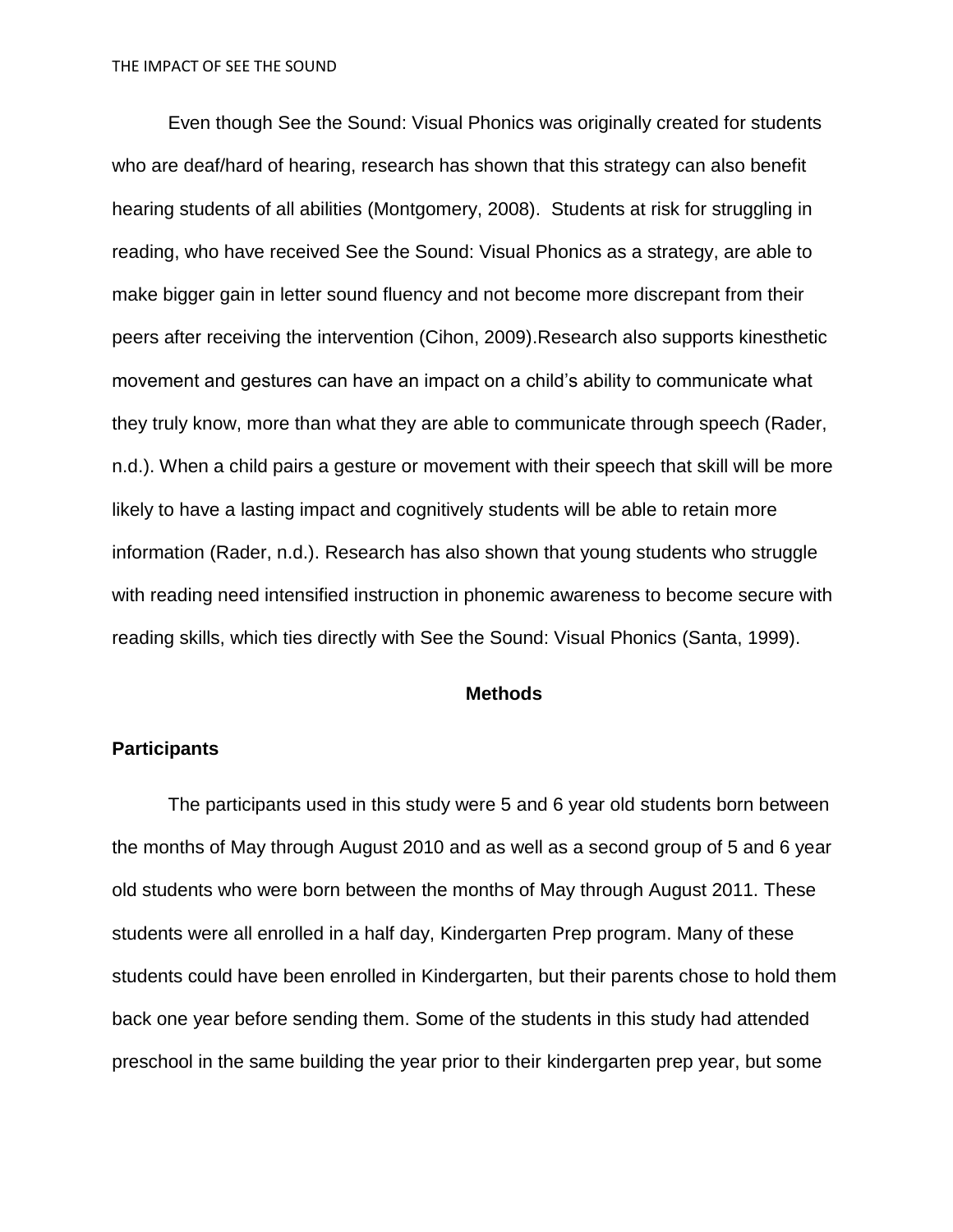had no prior schooling experience. These specific kindergarten prep classrooms had between 15 and 17 students with one teacher and one paraprofessional.

The students who attended Kindergarten Prep from the year 2015-2016 did not receive any type of instruction around visual phonics. Although they received high quality instruction from a highly qualified teacher, she was not trained in this strategy. The school district trained all of their teachers in August 2016 in See the Sound: Visual Phonics. In result, the students who attended Kindergarten Prep from 2016-2017 received instruction around See the Sound: Visual Phonics and were required to us this strategy.

#### **Data Collection**

Throughout this action research data was collected to measure the growth rates of students who received the See the Sound: Visual Phonics instruction and students who did not receive this instruction. The students enrolled in Kindergarten Prep were required to participate in all of the district and state wide assessments that typical kindergarteners do. All students took the [Formative Assessment System for Teachers](http://www.fastforteachers.info/#%21assessments/c1enr)  [\(FAST\)](http://www.fastforteachers.info/#%21assessments/c1enr) three times a year. Within this assessment students participated in the following assessments, Letter Naming Fluency, Letter Sound Fluency, Onset Sounds, and Word Segmenting. Data collected showed that students who were taught this strategy, whether they were at risk for reading failure or not, made more growth in the areas of letter sounds and letter identification after being taught See the Sound: Visual Phonics in their classroom.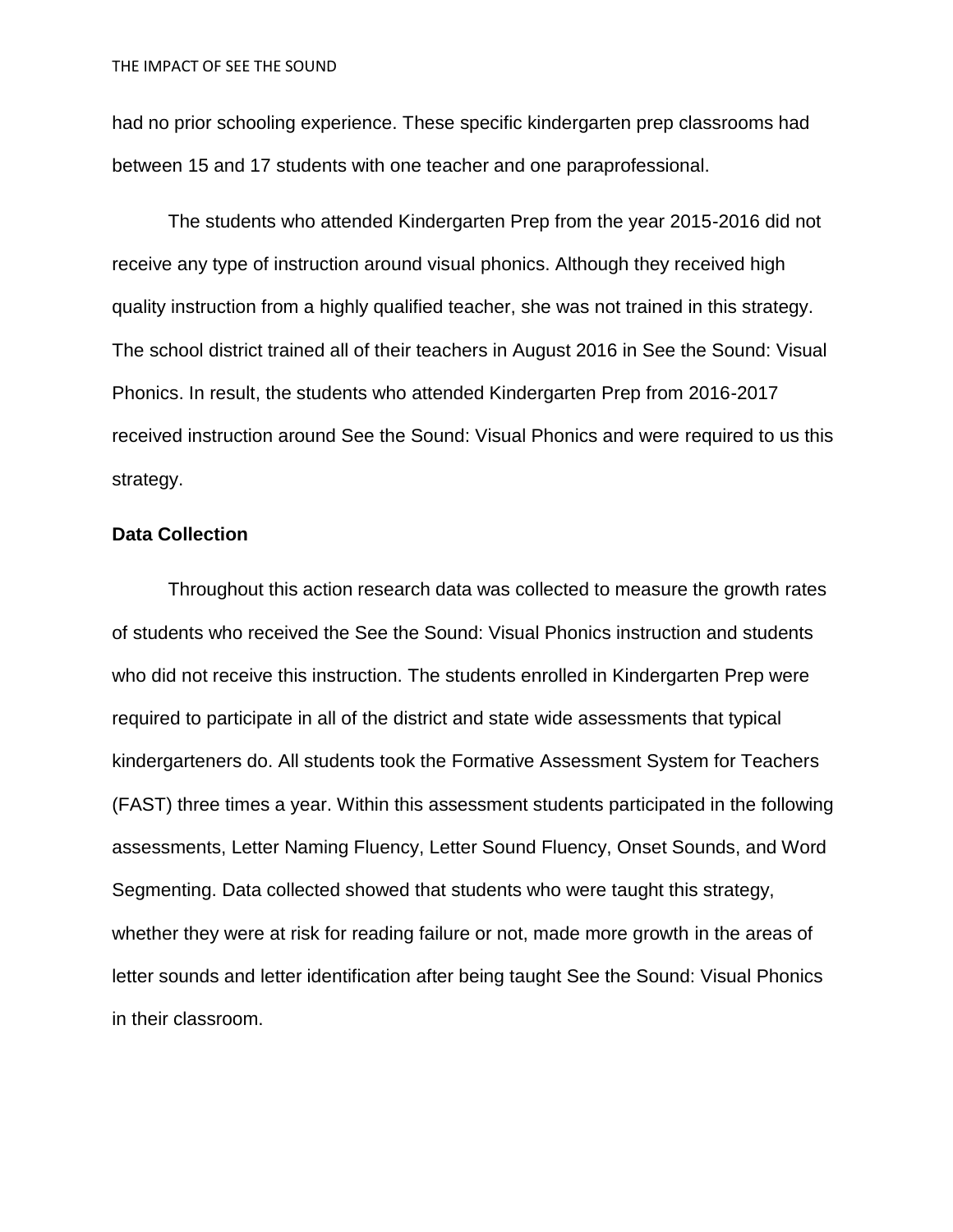Figure 2: Letter Sound Fluency Scores from Kindergarten Prep Students who Received

# the Intervention



Kinder-Prep Students With VP Intervention

When looking at the data collected for the Letter Sound Fluency Assessment, on Figure 2, students who received the See the Sound: Visual Phonics intervention made a median growth rate, from the fall to spring, of 25 letter sounds. Again, this test is focusing on how many more letter sounds students identified in 1 minute from the fall to spring.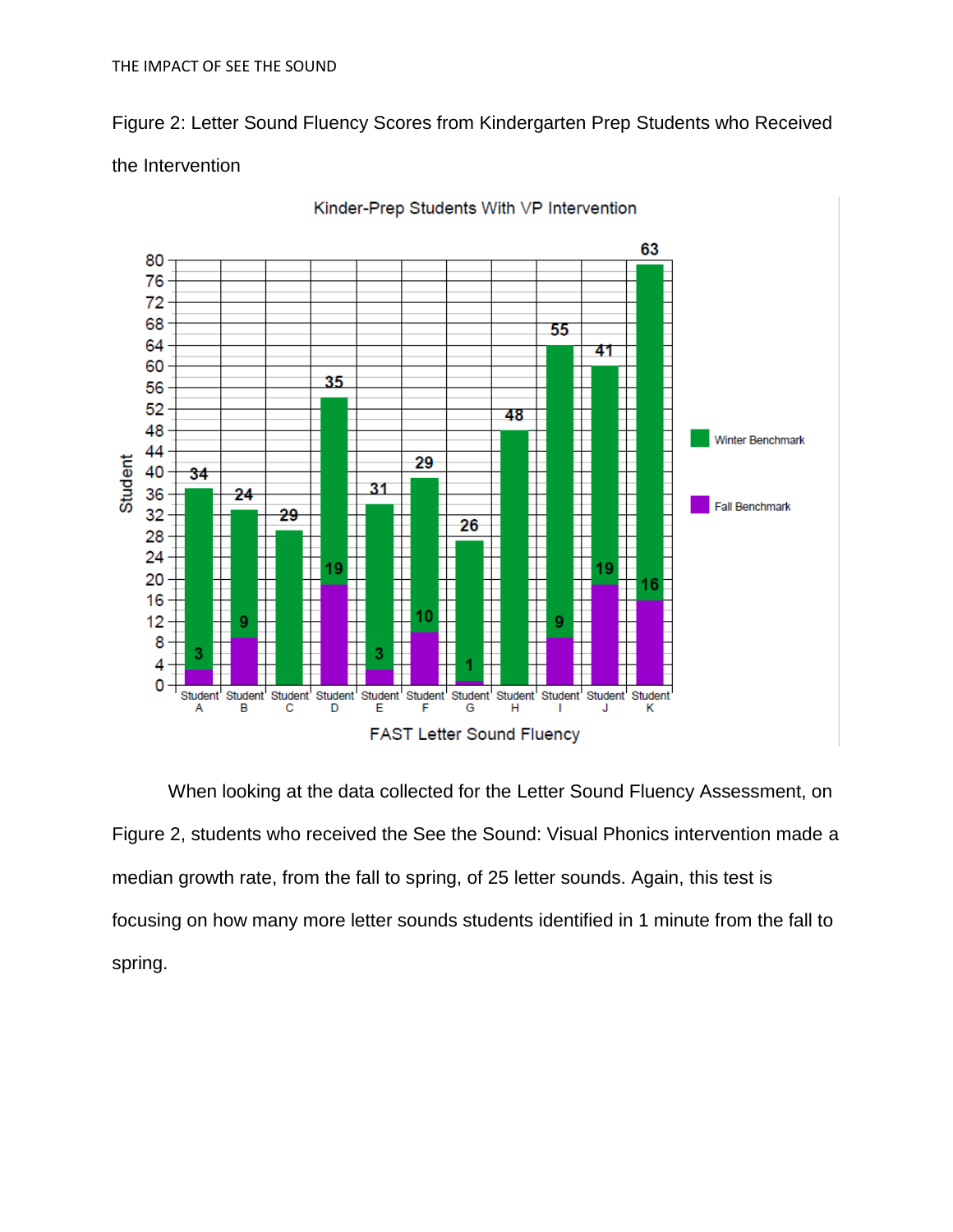Figure 3: Letter Sound Fluency Scores from Kindergarten Prep Students who did not Receive the Intervention



Kinder-Prep Students Without VP Intervention

Students who took this assessment who did not receive the See the Sound: Visual Phonics intervention, in Figure 3, had a median growth rate, from their fall score to winter score, of 20 letter sounds.

When comparing Figures 2 and 3 it is clearly visible that students who received See the Sound: Visual Phonics as an intervention performed better on their Letter Sound Fluency Assessment that those students who did not receive the intervention. When comparing the two groups of students, those who did not receive this intervention did have lower scores when they took this assessment in the fall of their kindergarten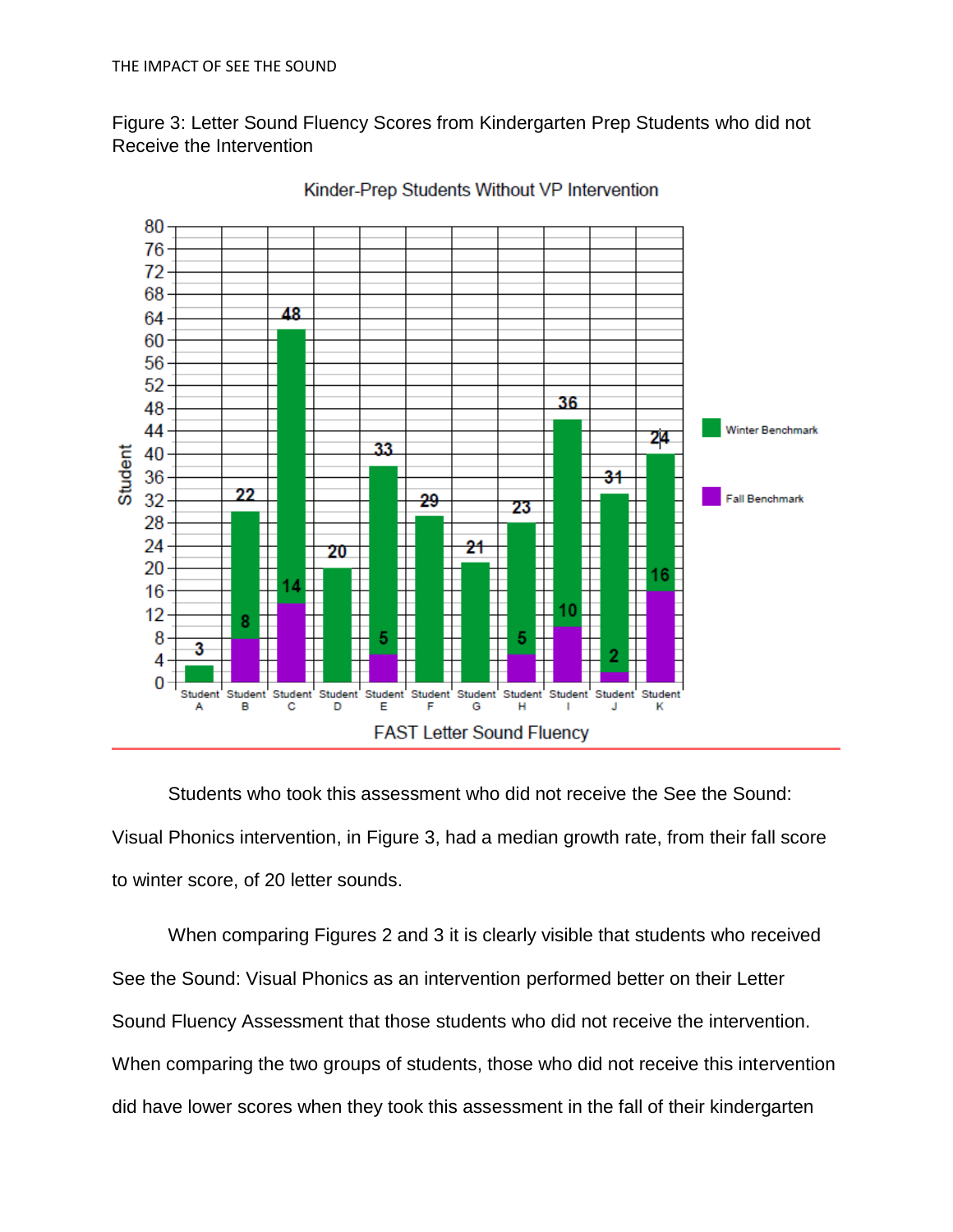prep year than those who did receive the intervention. Although students who received the intervention were earning higher scores before the intervention had much impact, it is their growth rate that is important in this study.

This piece of data focusing on letter sound fluency is where See the Sound: Visual Phonics is able to demonstrate the biggest impact on student performance. Students with this intervention grew a median of five more letter sounds, from fall to spring, than the students who did not receive this intervention.

Figure 4: Onset Sound Fluency from Students who did not Receive the Intervention



**Onset Sound Fluency Without Visual Phonics**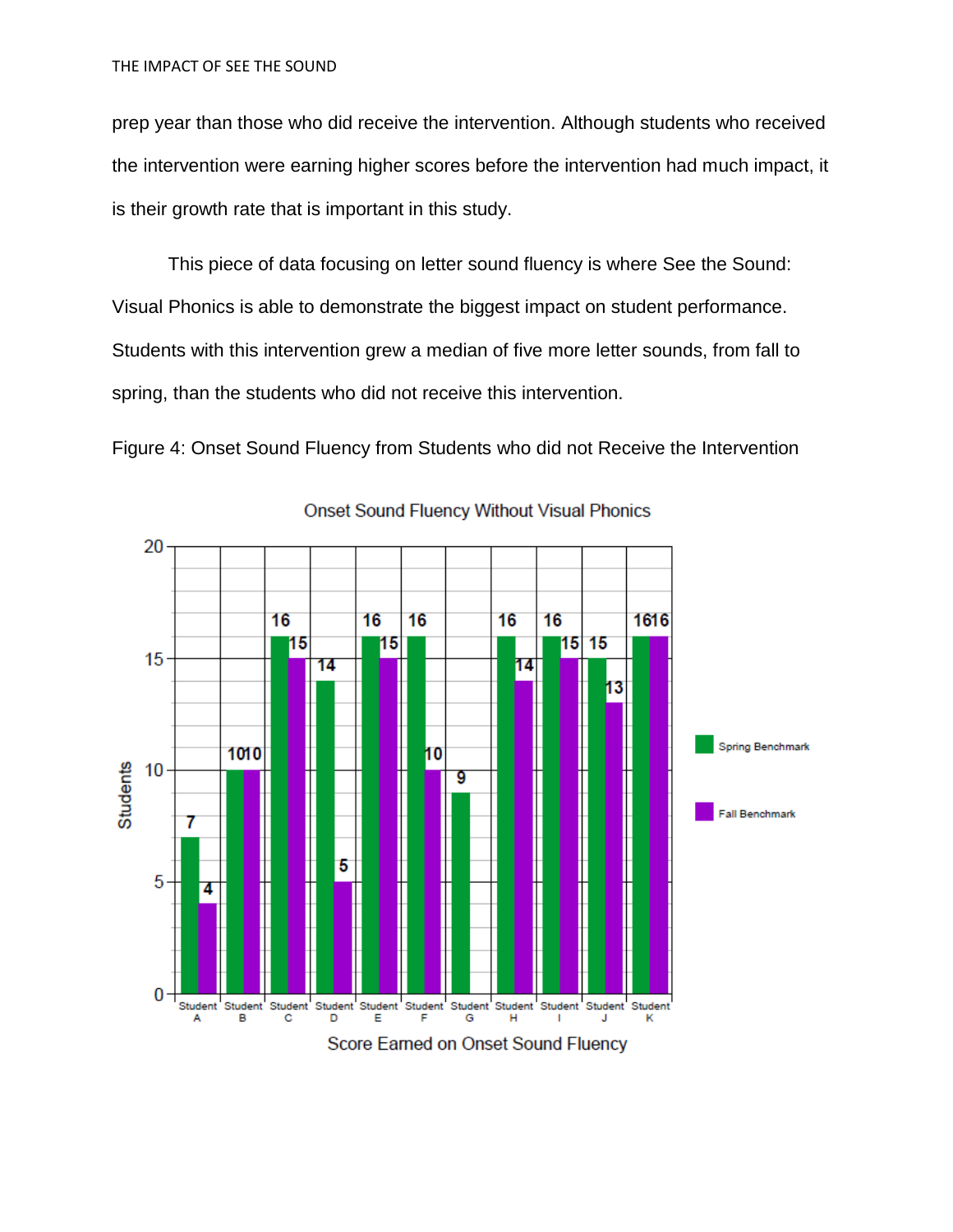Figure 5: Onset Sound Fluency from Kindergarten Prep Students who Received the

### Intervention



Kinder-Prep Students With VP Intervention

Figures 4 and 5 go into depth regarding the Onset Sound Fluency Assessment on the FAST Assessment. This assessment focuses on identifying the first sound in many different words. Students are given visuals of four different pictures. The test administrator tells the student what each picture is, then asks students what picture begins with a specific sound. Students have to point to the correct picture identifying the proper first sound. Students take this assessment in the fall and spring of their Kindergarten Prep and Kindergarten year. Sixteen points are possible for this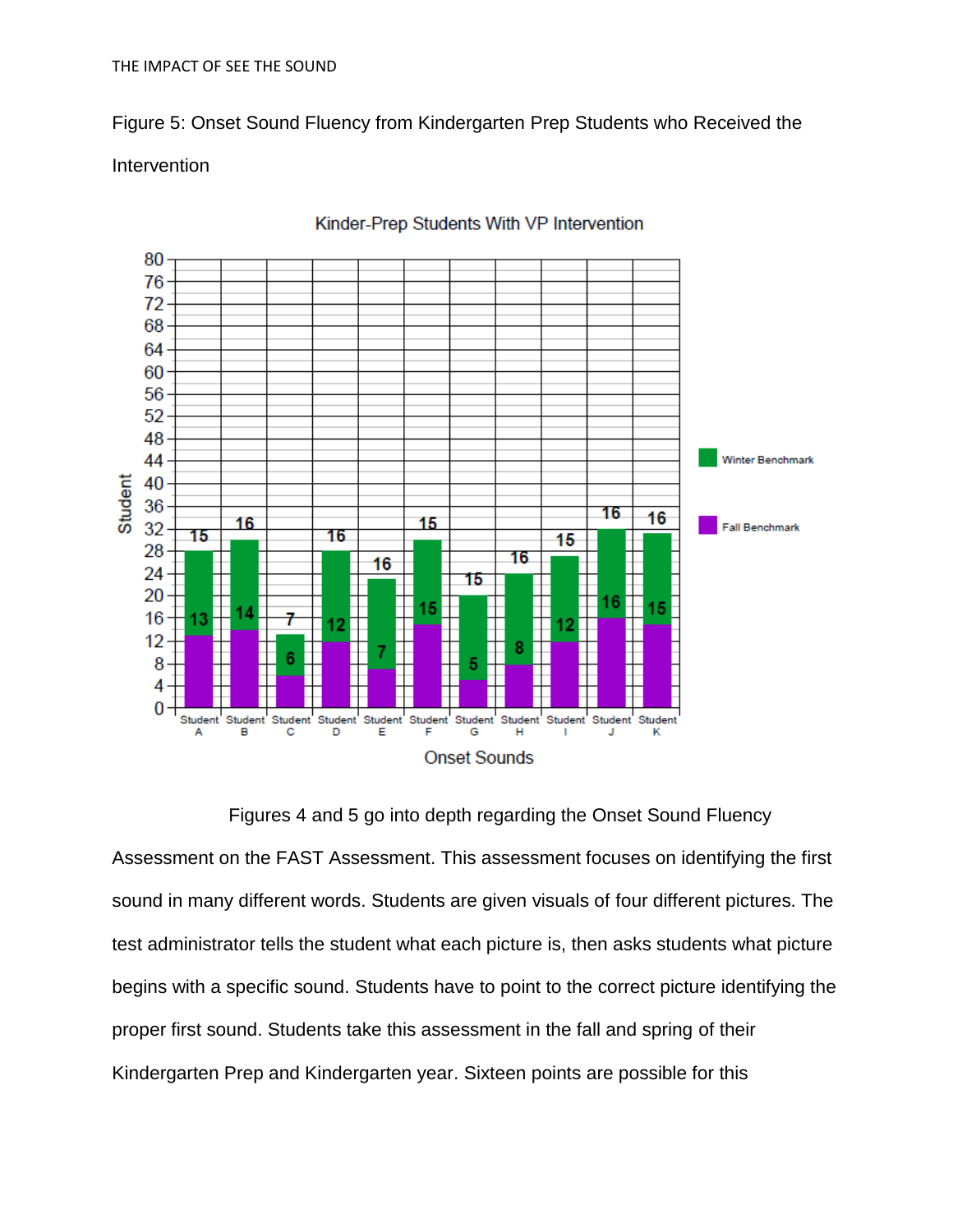assessment, which in result means there is not a lot of opportunity for students to make a lot of growth on this assessment. The growth rates for this assessment did not vary as much and students performed very similar, whether they had the See the Sound: Visual Phonics intervention or not.

Figure 6: Median Growth Rates Comparing FAST Scores from Kindergarten Prep Students who Received the Intervention and who did not Receive the Intervention



Median Growth Rates for FAST Scores

The final figure compares the median growth rates of all of the assessments data was collected in, Letter Sound Fluency and Onset Sounds. It compares the students who received the intervention and students who did not receive this intervention. As you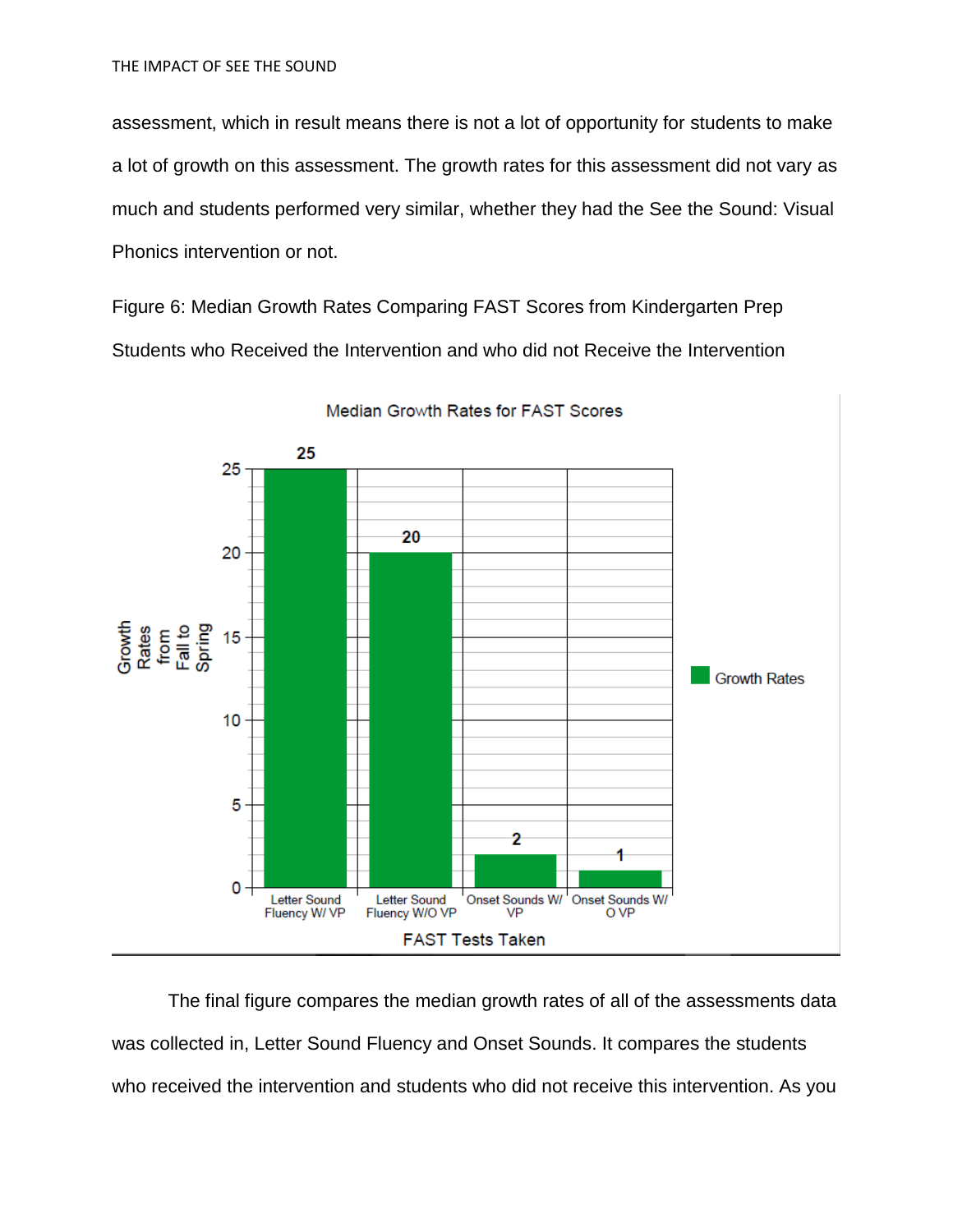THE IMPACT OF SEE THE SOUND

can see on the Letter Sound Fluency Assessment students who received this intervention demonstrated the biggest growth rate by gaining five more letter sounds than those who didn't receive this intervention. Since there isn't a huge opportunity for students to demonstrate growth with the Onset Sound Assessment, the growth rates didn't vary to demonstrate the intervention had much of an effect on students' growth.

#### **Data Analysis**

When analyzing the data collected to determine the effect that See the Sound: Visual Phonics had on students beginning literacy scores, Letter Sound Fluency was the area that demonstrated the biggest growth. When looking at the two groups of students, the students who received See the Sound: Visual Phonics as an intervention made a median growth rate of 25 letter sounds from the fall to spring benchmark. Students who did not receive this intervention made a median growth rate of 20 letter sounds from fall to spring. The Onset Sound Fluency Assessment didn't demonstrate as big of a discrepancy. Data showed that students who received the intervention made a median growth rate of 2 correct onset sounds and students who didn't receive the intervention had a median growth rate of 1 correct onset sounds.

When comparing the data for these assessments for students who received the See the Sound: Visual Phonics intervention and students who did not receive the intervention, earned scores that were more similar than expected. In the research stated earlier in this paper, it was noted that the biggest impact that See the Sound: Visual Phonics has is giving students a strategy to make a visual connection with the abstract print. The data collected has shown that the growth rate for students who received this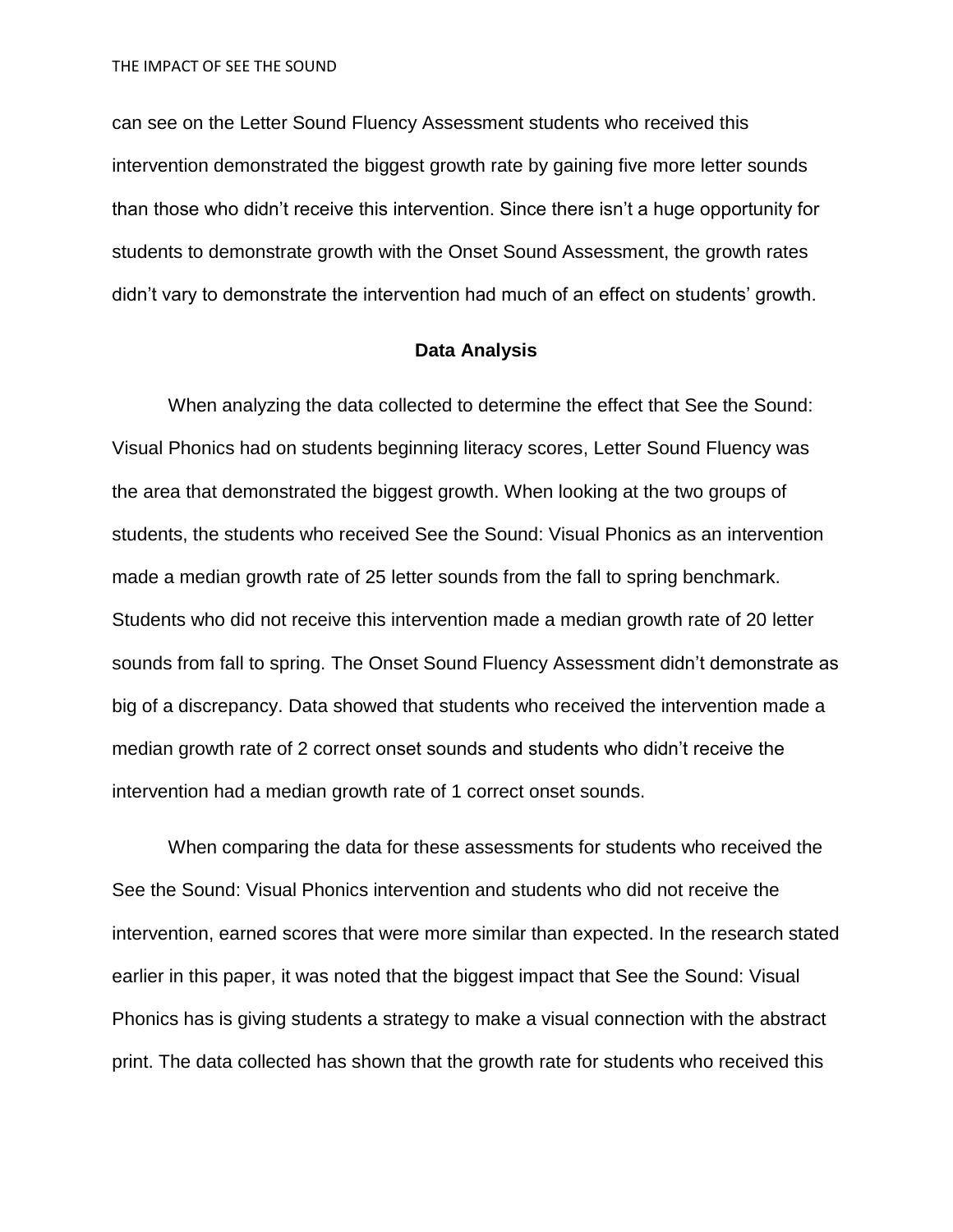intervention made their biggest gains in the area that focused on sound to letter correspondence.

#### **Conclusion**

When I began to consider collecting data around the area of See the Sound: Visual Phonics, I hypnotized that students who received this intervention would demonstrate a clear discrepancy from those who didn't receive the intervention in the area of letter sound fluency. See the Sound is directly tied to letter sounds and throughout the past five years, when I have assessed my students in this area they are almost always using the hand gestures while they are reading the letter sounds. This strategy ties directly in with this assessment so it only makes sense to see significant growth in this area.

I also felt it was important to include onset sound assessments to see if this strategy had much of an impact phonemic awareness skills. The data showed that this strategy affected student growth very little. This is not as surprising for me to discover because throughout my instruction I have seen how this strategy makes a strong connection between the abstract letter and gesture, more than it does without the abstract form of the letter.

Throughout the past five years I have used See the Sound: Visual Phonics with students in grades preschool through 5<sup>th</sup> grade who receive special education services. I have had students come to me at the end of their kindergarten year knowing only 3 letters. With the support of this visual phonics they gained anywhere from 12-20 letters within three months of instruction. I have also used this strategy with  $5<sup>th</sup>$  graders who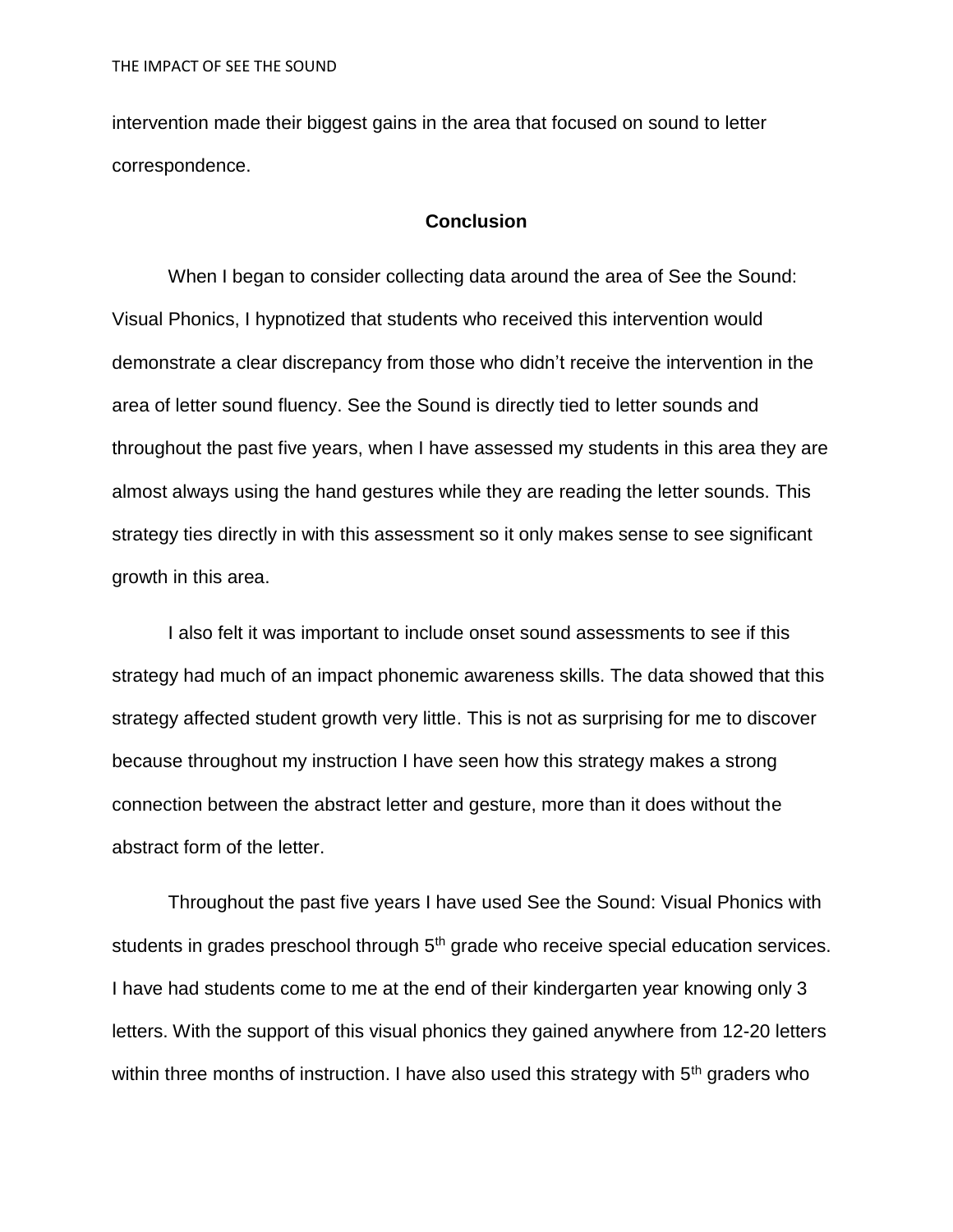THE IMPACT OF SEE THE SOUND

are struggling with decoding. Using the written symbol tied with each visual phonics sound to label and break down multisyllabic words has supported them when reading more difficult material. I have also used this strategy with 2<sup>nd</sup> graders who are struggling to remember irregular sight words. One of the most effective things about this strategy is that it can be such a great support system for struggling readers for multiple years. If a preschooler begins to learn the hand gestures, then goes onto learn the symbols, and apply them when they're reading more difficult text, they already are a step above those students who don't use this strategy.

In conclusion, the most growth was seen was when students were taking the FAST Letter Sound Fluency Assessment. Students who received this intervention were able to read a median of 5 more letter sounds and have a higher growth rate than those students who did not receive this intervention. With the research heavily supporting that the use of gestures has a significant impact on student learning, all students could benefit from a strategy as simple as See the Sound: Visual Phonics (Goldin-Meadow, 2009). See the Sound: Visual Phonics will give students a strong tool to rely on as they begin to lay the foundational reading skills that will be critical to their future academic success.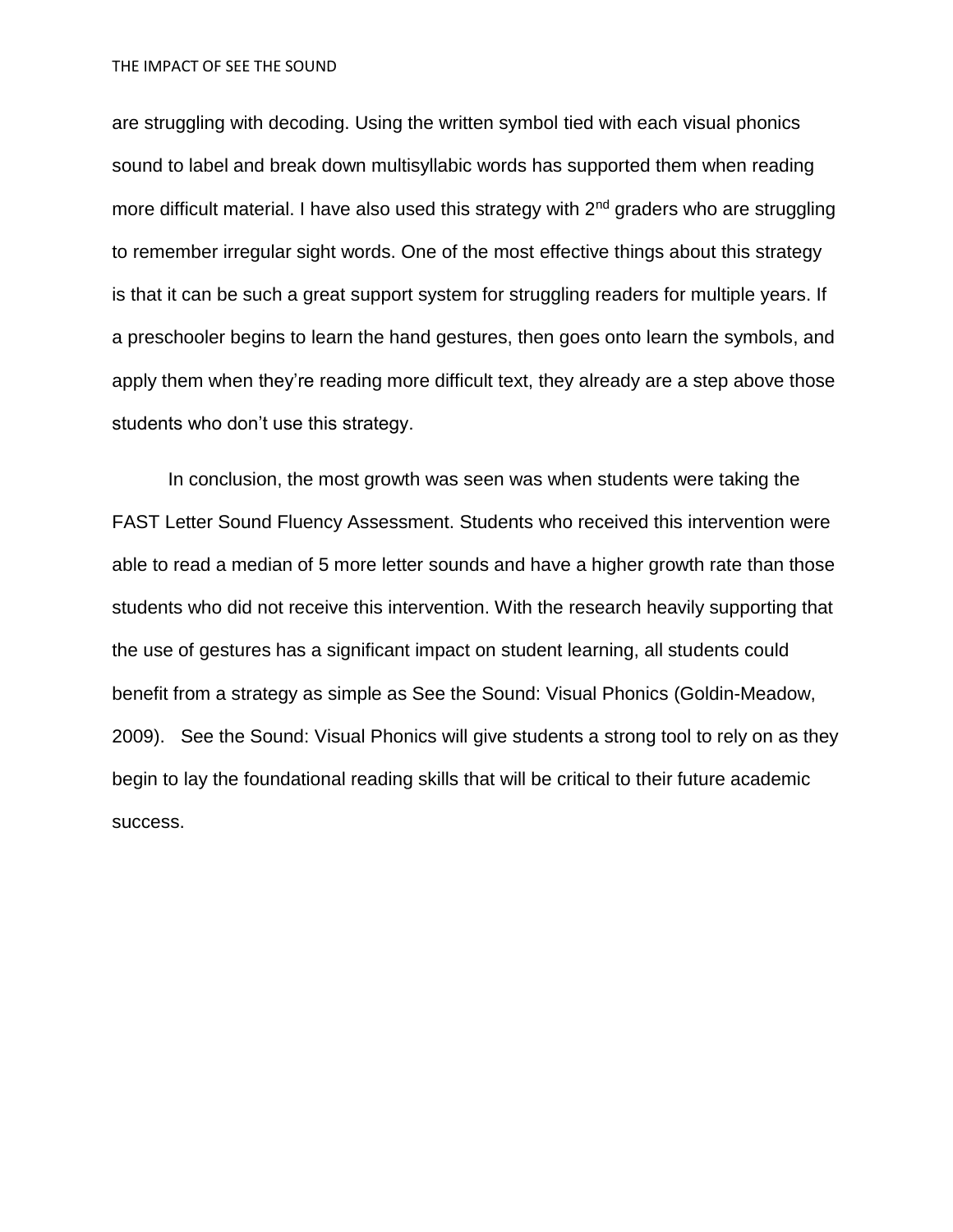#### **Annotated Bibliography**

Cihon, T. M., Gardner, R., Morrison, D., & Paul, P. V. (2008). Using visual phonics as a strategic intervention to increase literacy behaviors for kindergarten participants at-risk for reading failure. *Journal of Early and Intensive Behavior Intervention, 5*(3), 138-155. doi:10.1037/h0100428

This article goes into depth about the research around a reading intervention program that was implemented for kindergarten students using See the Sound: Visual Phonics. This reading intervention was implemented with hearing students who were considered high risk for struggling in reading. The researchers used Dynamic Indicators of Basic Early Literacy Skills (DIBELS) and the curriculum based assessment to determine if the intervention was successful.

I used this research to compare my findings with throughout this research project. This research article also supported me throughout my paper to use as evidence that See the Sound: Visual Phonics is a credible strategy and supports students who are struggling in the area of reading.

Foorman, B. R., & Moats, L. C. (2004). Conditions for Sustaining Research-Based

Practices in Early Reading Instruction. *Remedial & Special Education*, *25*(1), 51- 60.

This research article discusses the best research based strategies to support students who are struggling in the beginning stages of reading. It discusses the critical components that reading interventions should include, strategies, ideas for interventions, and how to most appropriately implement these. This article goes into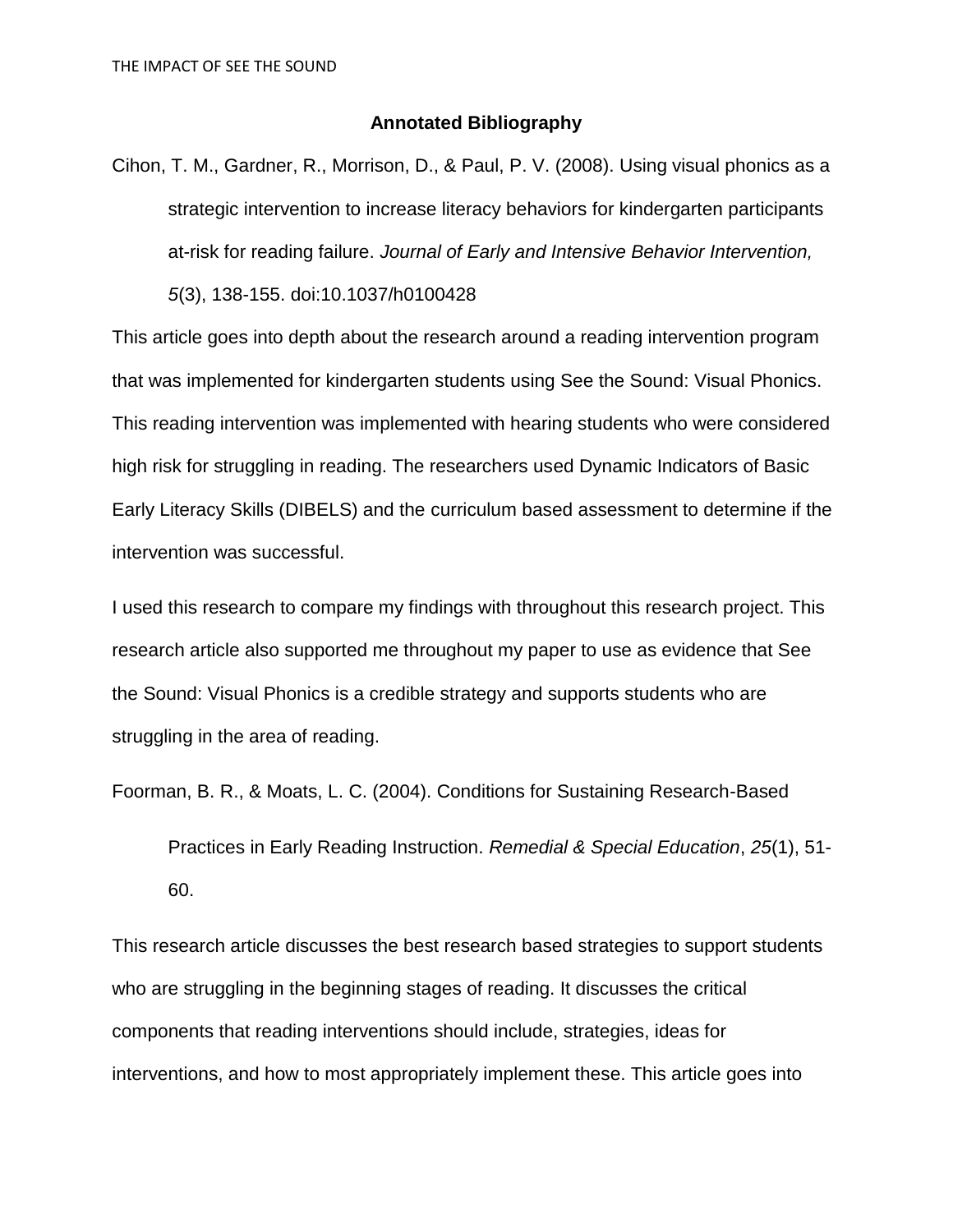depth covering different initiatives in different states and the results they had after implementation of reading strategies.

I used this article in my research to cover the strategies that are critical to young children's success when beginning to read. The foundational skills that are laid out in this article supported my research article as to why See the Sound: Visual Phonics is a strategy that is beneficial for struggling students. It also supported my research on Visual Phonics because it connects

Goldin-Meadow, S. (2009). How Gesture Promotes Learning Throughout Childhood.

*Child Development Perspectives, 3*(2), 106-111. doi:10.1111/j.1750- 8606.2009.00088.x

This research article looks at how hand gestures can have a significant impact on learning as a child. It discusses their research findings concluded that children can express more knowledge and what they know through using gestures than verbally expressing it. It discusses how using hand gestures can support cognitive learning in a way that can have a significant impact on development of their brain in many different ways.

I used this research to support how the gestures that See the Sound: Visual Phonics use is directly correlated to student learning and achievement. Using kinesthetic movement by gesturing is directly connected to learning and student success.

Montgomery, J. (2008). Dave Krupke. *Communication Disorders Quarterly, 29*(3), 177-

182. doi:10.1177/1525740108318413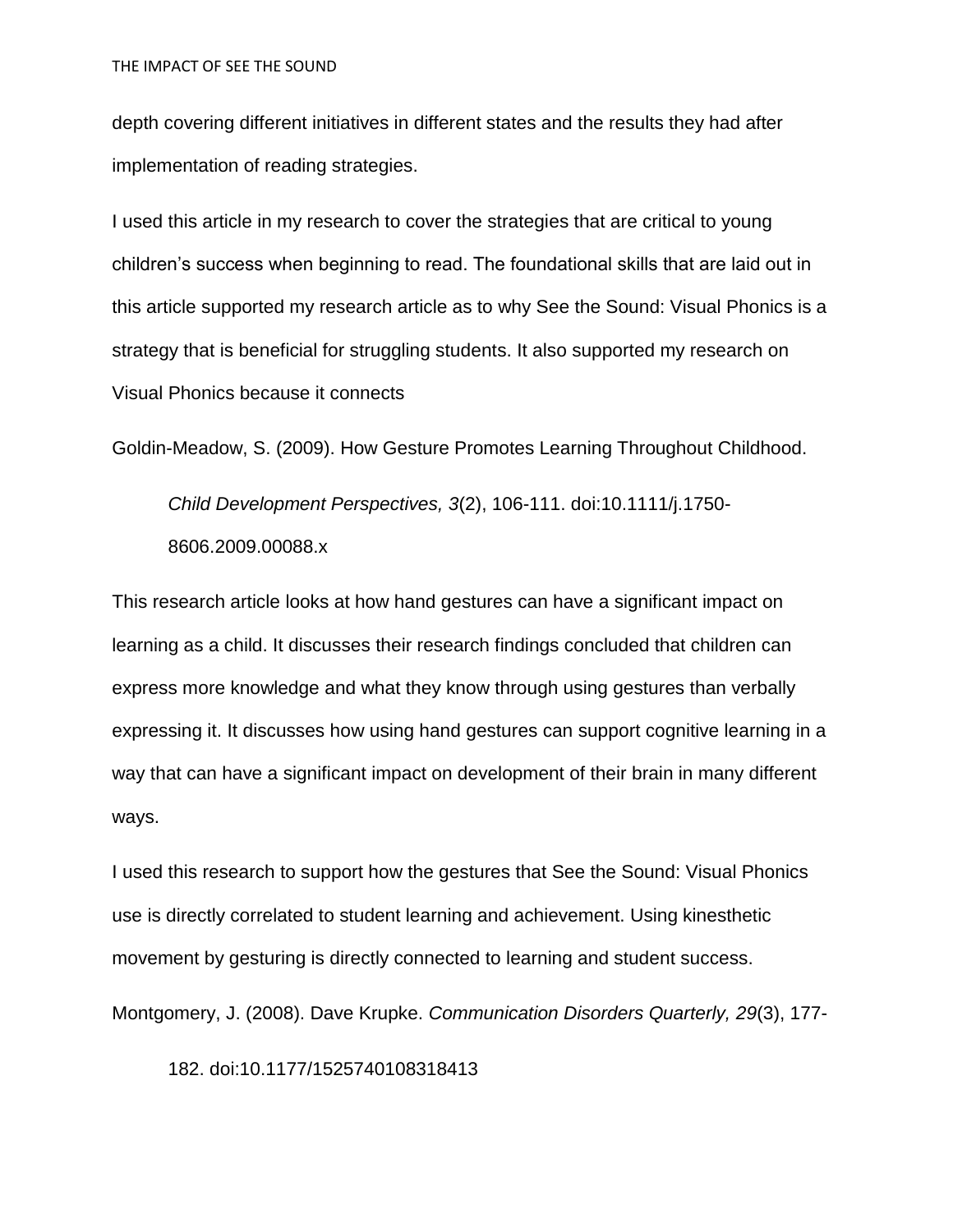This article is an interview with Dave Krupke, a lead researcher and trainer for See the Sound: Visual Phonics. In this interview Krupke discusses the history of this program, the benefit it has for hearing and non-hearing students, how to implement this strategy in the RTI process, and research on why this strategy is effective.

This interview was used in this action research project because this article gives great background on See the Sound: Visual Phonics. This article also discusses research that supports See the Sound: Visual Phonics and why this strategy is an easy, cost effective, but simple strategy to implement.

Rader, N. D., & Zukow-Goldring, P. (2012). How the hands control attention during early

word learning. *Benjamins Current Topics Gesture and Multimodal Development,* 79-98.

This research article goes into depth about how gestures with young students can have a long lasting impact. It discusses how teaching young children with a multisensory approach is much more likely to get students attention and connect to their long term memory than not using a multisensory approach. It also came to the conclusion that infants would attend to adults if they were speaking and using their hands to communicate, which resulted in more effective learning.

I used this research article to justify the importance of using multiple different sensory methods to teach students. This article helped support my justification by their research that students learn more effectively when multiple different modes of learning are incorporated. This also supports how students will be more engaged in learning when they are active and using their body to learn.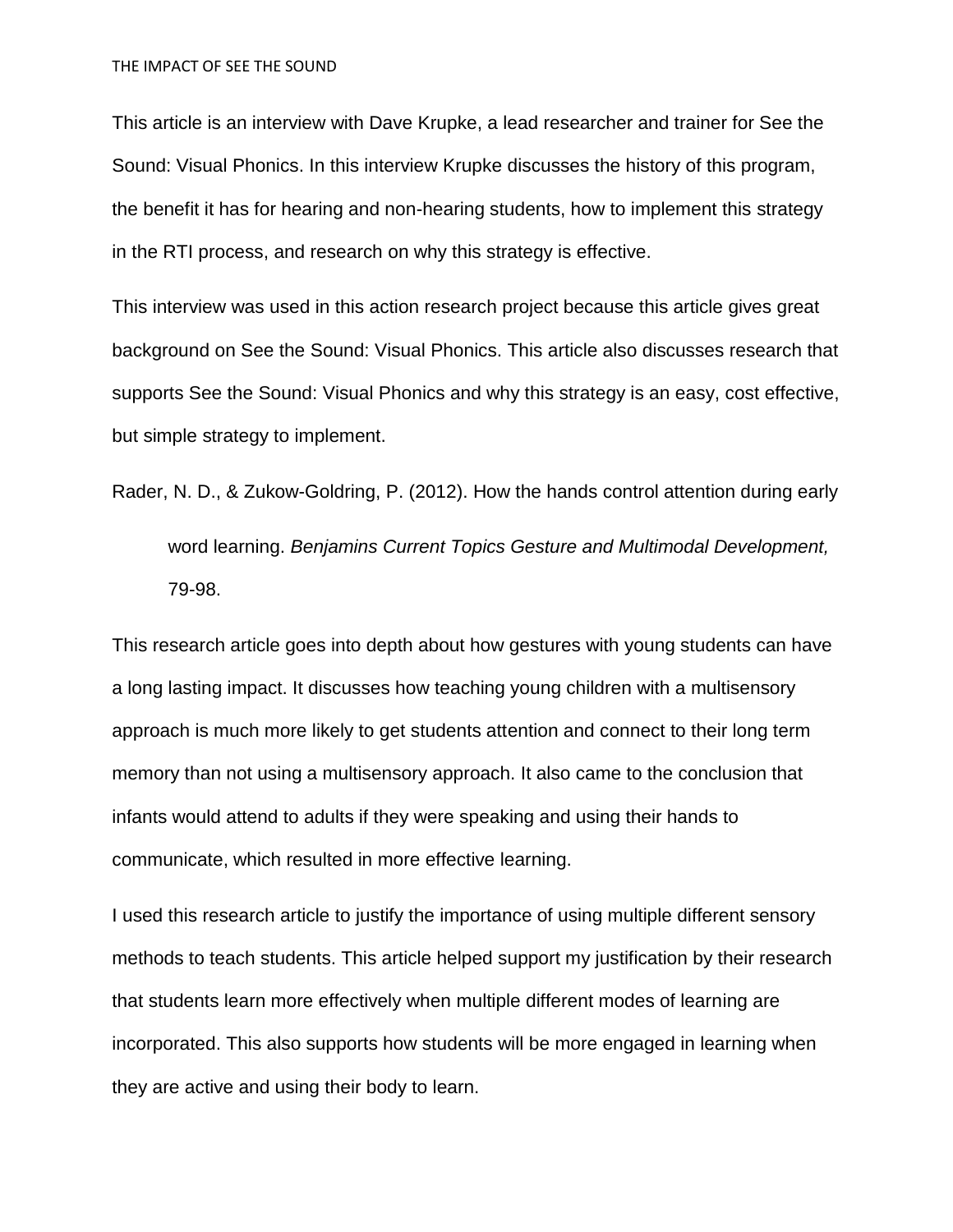Santa, C., & Høien, T. (1999). An Assessment of Early Steps: A Program for Early Intervention of Reading Problems. *Reading Research Quarterly, 34*(1), 54-79. Retrieved from<http://ezproxy.nwciowa.edu:2152/stable/748269>

This article goes into depth discussing the intervention practices that teachers are using to support struggling readers. This article studies different early intervention reading programs and breaks them down to determine what strategies work best for the demographic of readers who are at-risk. The researchers focused a lot on the benefits of writing throughout their study as well as the significance that phonemic awareness has on building reading foundational skills.

This resource supported the importance that phonemic awareness plays in building a strong reading foundation for struggling readers. Throughout my paper I discuss how See the Sound: Visual Phonics ties directly in with building phonemic awareness skills and plays a significant role in reading growth for young students.

Visual Phonics page. (n.d.). Retrieved February 17, 2017, from

# [http://seethesound.org/visual\\_phonics.html](http://seethesound.org/visual_phonics.html)

This is the official See the Sound: Visual Phonics website created by the International Communication Learning Institute. This organization's main mission is to provide trainings, information, and resources so more students have access to See the Sound: Visual Phonics to better their reading and speaking skills. This website outlines the purpose of See the Sound: Visual Phonics is to display more information about this strategy. They offer an overview of what the purpose of See the Sound: Visual Phonics